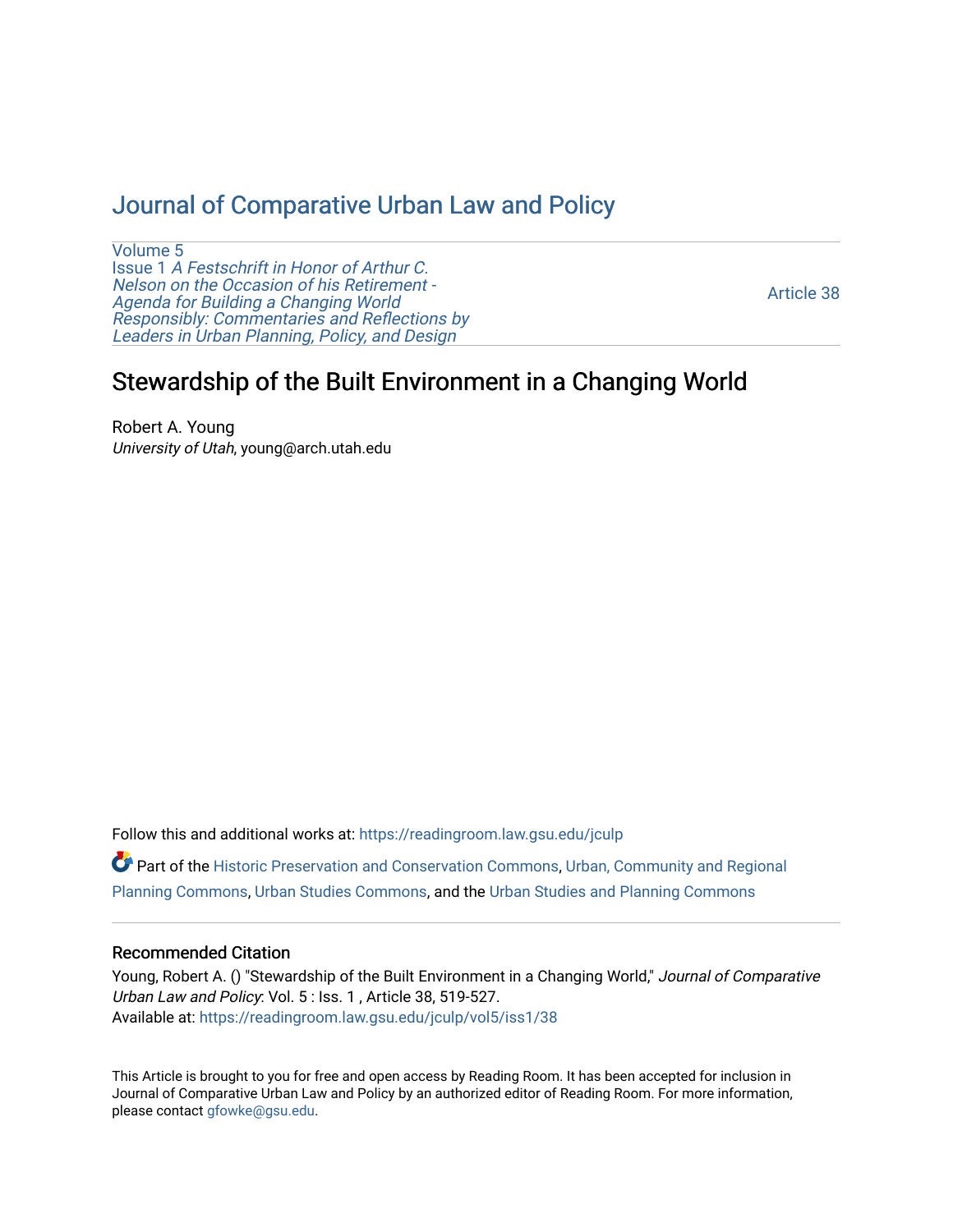# STEWARDSHIP OF THE BUILT ENVIRONMENT IN A CHANGING WORLD

# Robert A. Young\*

#### **ABSTRACT**

Stewardship of the built environment emerged in the mid-1990s (Young 1994) when preservationists and conservationists needed to broaden their qualitative emotion-based arguments and adopt quantitative environmental and economic evidence to counter proposals that threatened the viability of both the built and natural environments. Social, environmental, and economic (SEE) concerns at the turn of the twenty-first century formed the triptych of the metrics found within the philosophy which:

"…recognizes that the preservation, rehabilitation, and reuse of existing older and historic buildings contributes to sustainable design; respects the past, present, and future users of the built environment; and balances the needs of contemporary society and its impact on the built environment with the ultimate effects on the natural environment" (Young 2008a, p. 3; Young 2012, p. 2).

This philosophy moves beyond the singularity of defining benefits in just financial economic terms and expands the now necessary holistic perspective to include social and environmental benefits. The wealth-borne origins of the preservation movement in the United States still cast a long shadow on appropriate efforts towards stewardship of SEE resources today. Despite numerous advances in the past 50 years, the public perception of historic preservation and building reuse limits preservation's effectiveness as a SEE planning tool. Many people view preservation and reuse as (1) being accessible and worthwhile only to wealthier citizens; (2) having little influence on more important issues like climate change; and (3) creating a hindrance to economic revitalization efforts focused on new construction only. Quite frankly, they are wrong. $<sup>1</sup>$ </sup>

<sup>\*</sup> Emeritus Professor of Architecture in the College of Architecture + Planning at the University of Utah.

<sup>&</sup>lt;sup>1</sup> I entered the engineering profession with the goal of increasing the resource efficiency of the built environment. I quickly discovered that the built environment was at the fulcrum of a tenuous balancing act between social and economic interests. As my awareness of which factors informed decision making processes grew, my advocacy for preserving and reusing buildings grew along with it. After more than a dozen years in practice, I recognized the lack of a comprehensive SEE perspective within planning, design, and preservation professions. I returned to academia in 1993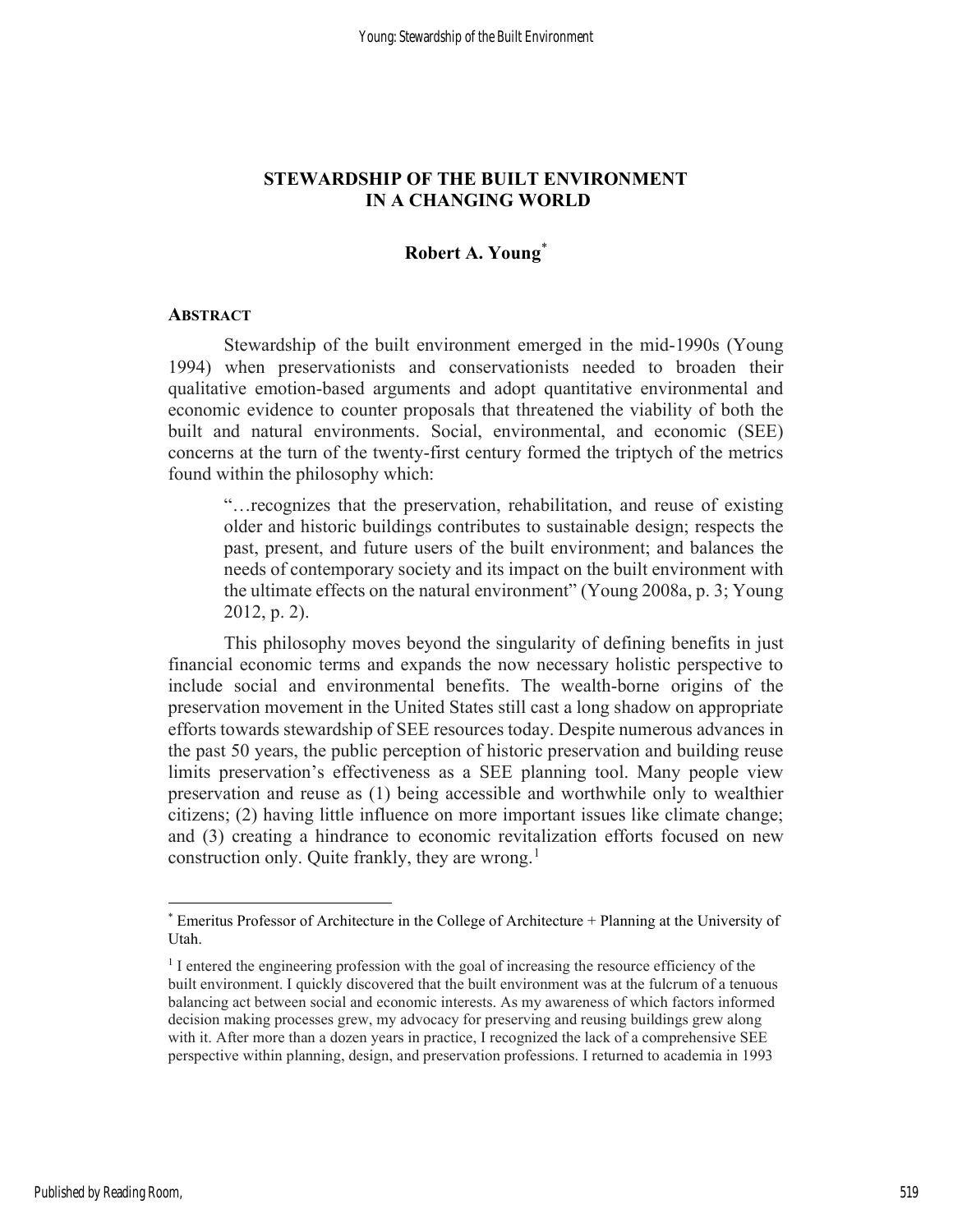### STEWARDSHIP OF THE BUILT ENVIRONMENT

The genesis of stewardship of the built environment can be seen in the early historic preservation<sup>2</sup> and environmental conservation efforts of the nineteenth century. Historic preservation in the private sector in the United States emerged in the early to mid-nineteenth century with the restoration of Mount Vernon, Washington's home in Virginia led by the Mount Vernon Ladies Association (Murtagh 1993; Tomlan 2015; Tyler, Tyler, & Ligibel 2018). Throughout the remainder of that century and well into the twentieth century, preservation of the built environment complemented with conservation of the natural environment became a growing concern (Shabekoff 2000), especially for those with means to access the locations and sites in question (Sax 1980). By the 1960s, preservation practices primarily focused on the identification and documentation of places and people with strong historic social impacts (National Trust for Historic Preservation (NTHP) 1966), the verisimilitude of which has been recently questioned by such social movements as Black Lives Matter (Leggs 2020). Meanwhile, conservation practices of that era questioned the diminishing environmental qualities fomented by the industrialization and mass distribution of products and materials in the decades after World War II (Carson 1962) and throughout the rest of the twentieth century. Many of the arguments for preservation and conservation of the era were qualitatively based on a context appealing to an emotional response.

With growing concerns for cultural (Jacobs 1961; Page 2016) and environmental (Carson 1962) resource conservation in the 1960s, the tools to analyze the environmental impacts of preservation and conservation began to emerge and continue to expand in breadth and depth to this day. However, prior preconceptions on rehabilitating buildings and regulatory practices that actually fostered the demolition of buildings still limited the effective reuse of the built environment. In the 1960s, civic leadership and those who controlled the built environment characterized many existing and older buildings as slums and deemed entire neighborhoods blighted as the interstate highway system and urban renewal programs came into full fruition (Teaford 1990; Jakle & Wilson 1992). In the 1970s, metrics for energy use emerged, not only in terms of operational consumption but also for what is now known as embodied energy (Fitch 1990). Many existing buildings were considered energy hogs or too expensive to renovate, particularly, in light of any potential hazard abatements (e.g., asbestos, lead,

to teach the future generations of architects, planners, community leaders, and preservation advocates how that balance can play out. I formalized my research agenda and adopted the philosophy of stewardship of the built environment to capture the more vital aspects of the SEE benefits from reusing existing and historic buildings and how the decisions affecting the built environment, in turn, affect the natural environment (Young 1994).

<sup>&</sup>lt;sup>2</sup> The term historic preservation is otherwise known as heritage conservation around the world.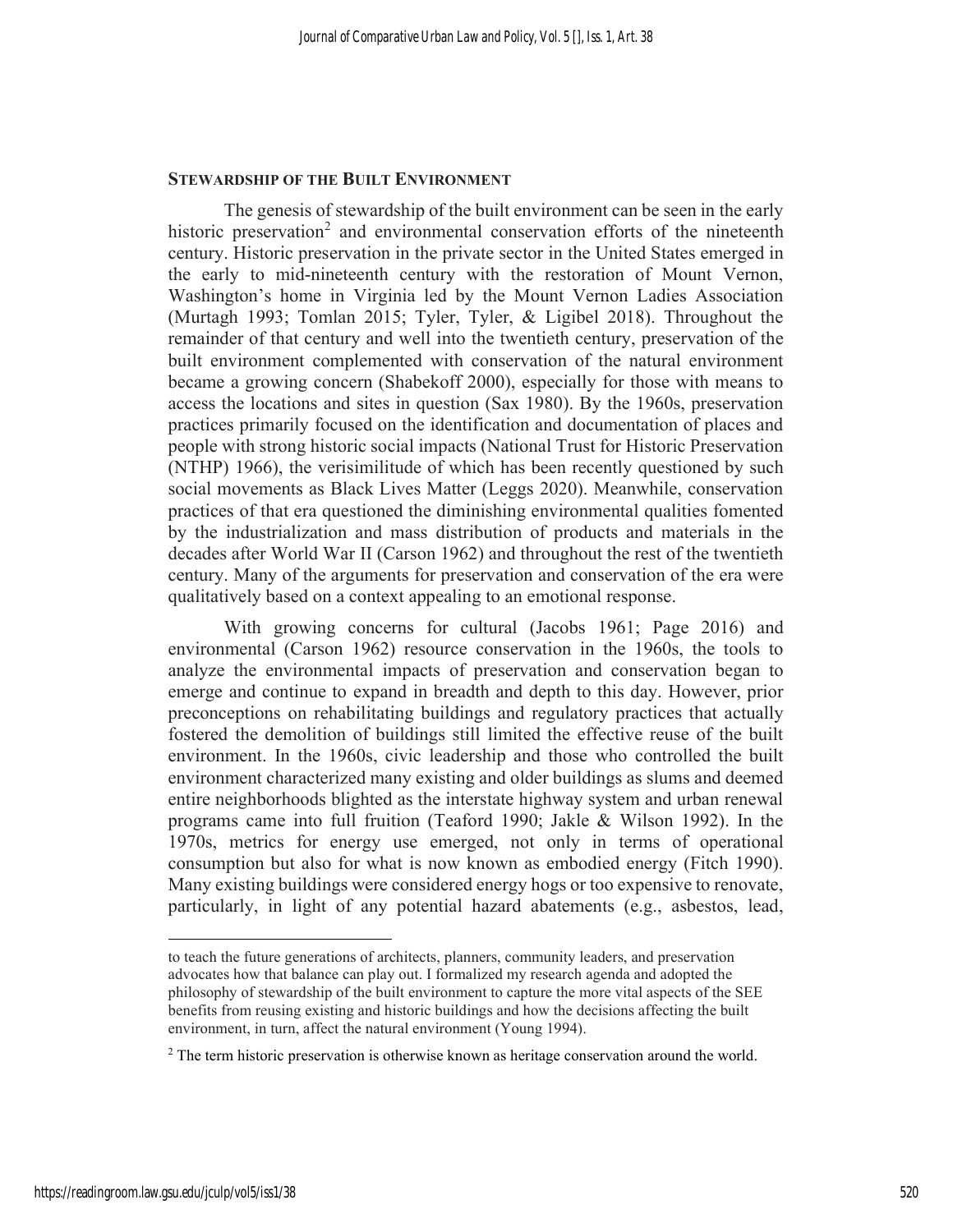brownfield, etc.) that might have accompanied them. Meanwhile, conservationists were increasingly alarmed by the growing toxicity threats to public health (e.g., air and water pollution, loss of open space, loss of natural habitat) in both the built and natural environments (Shabekoff 2000). Few from either the preservation or conservation constituency were qualified to counter or support these characterizations with quantifiable evidence. Even fewer had the foresight and wherewithal to think and act in terms of the monetary benefits to the broader community. Again, their lack of expertise in the technical aspects of societal and environmental impact analysis and the scarcity of reliable environmental and economic analytical tools limited their ability to speak against or offer alternatives to proposed demolitions and environmental threats in quantifiable terms. In those days and sadly through today, those quantifiable terms primarily focused on financial benefit.

In the late-1960s and through the 1970s, civic leadership and those who controlled the built environment began to recognize the longer-term financial benefits from preservation and reuse of buildings and the conservation of natural resources. The National Historic Preservation Act of 1966 (which included the creation of the National Register of Historic Places that provides the primary access to the Federal Historic Preservation Tax Credit) and several environmental protection acts, such as the National Environmental Policy Act of 1969 (which introduced the requirements for Environmental Impact Statements) were enacted (Young 2012). Despite this, and more commonly at that time, a limited understanding of and lack of grounding in the economic arguments prevented many preservationists and conservationists from effectively countering the municipal and general industrywide leadership bias towards new construction. By the mid-1970s, federal and locally supported economic stimulation programs, such as the federal Historic Preservation Tax Credit, had incentivized developers to expand preservation and reuse activities. The ensuing ten years released a torrent of investment in reuse and preservation projects as private citizens could invest in a project and reap tax advantaged benefits. Preservation and reuse flourished. Then, in 1986, federal tax reforms throttled back the money flowing into historic preservation and building reuse projects and investment severely waned (Murtagh 1993). It took more than a decade to recover to pre-tax reform levels of investment (National Park Service 2018). However, by end of the twentieth-century, preservation and reuse of buildings, as part of the restorative economy emerging at that time, was described as the fastest growing economic sector and soon to be largest realm of development (Cunningham 2002).

Subsequently, state and local governments sought economic analysts to demonstrate the economic impacts of preservation in neighborhoods and central business districts. The economic results spurred on by the numerous financial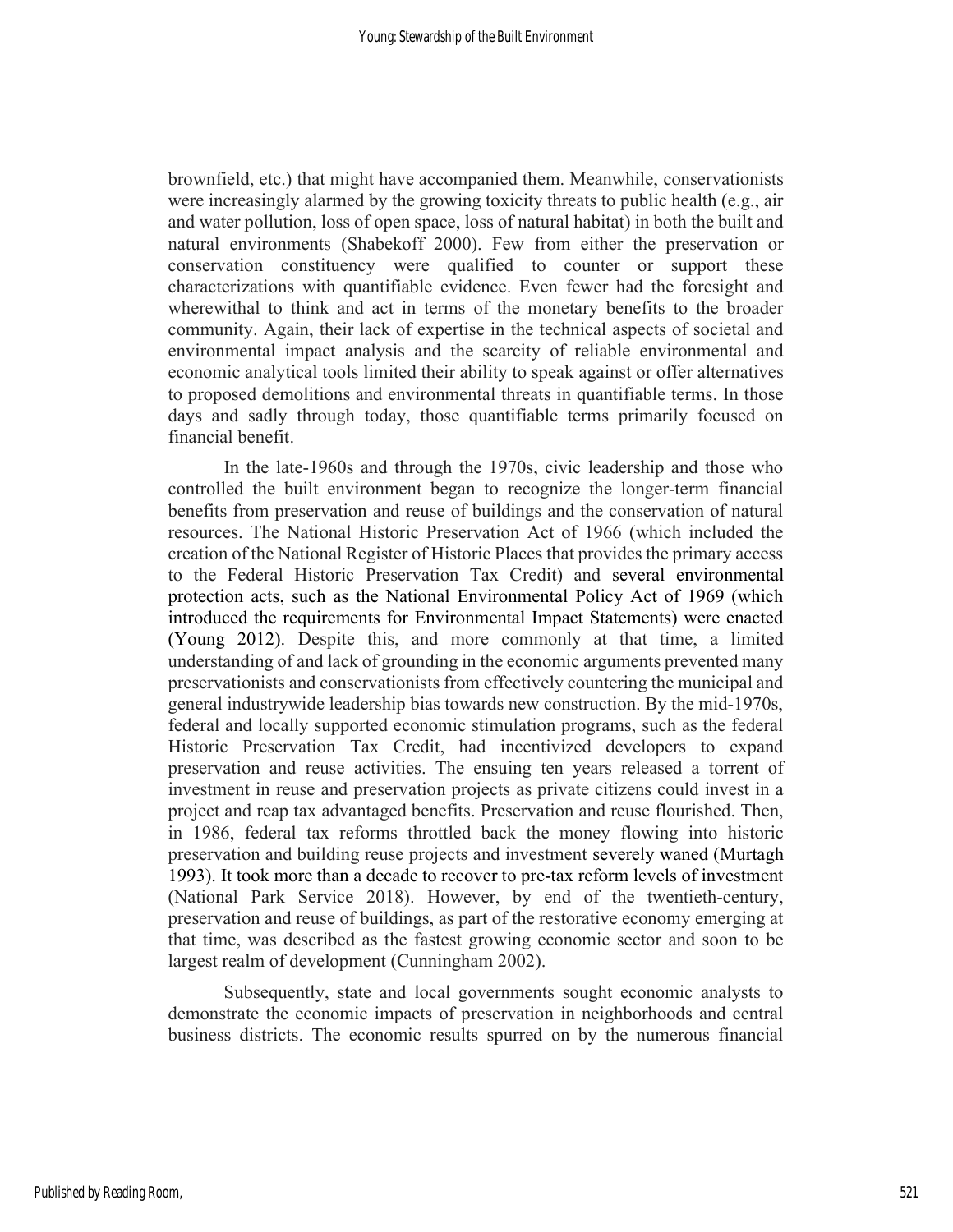incentive programs, such as the Historic Preservation Tax Credit, Low Income Housing Tax Credit, and (the now defunct) New Market Tax Credit were palpable. The overwhelming financial evidence is that they created a multiplier effect (Federal Preservation Institute 2005; Rypkema, Cheong, & Mason 2013) for economic benefit for the greater good that goes far beyond the immediate loss of tax revenue credited towards the proposed rehabilitation of an existing building. As the money spent by the project developer moves through the social system, those dollars are reused to pay contractors and subcontractors who in turn spend them at local businesses whereupon those business owners pay their bills and their employees. This cycle repeats as operational and management personnel who later work at these revitalized places get paid and spend their wages (Young 2012). This provides access to the benefits of this informed stewardship to consumers who partake not only of the jobs and monetary flow that these SEE-based activities create but also enjoy the SEE outcomes from the restoration and stabilization of historic properties, revitalized communities, and recreational places that they foster (Federal Preservation Institute 2005).

Preservation and conservation practices further evolved as the new millennium emerged. The perspective expanded, deepened, and paid increasing attention to the ecologies found in a range of not only the individual materials and their creation processes but also to the overarching societal ecologies found in the built and natural environments (Young 2008b; Allison & Peters 2011; Kapp & Armstrong 2012; Merlino 2018; Adam 2019). Since 2000, computerized database development has sparked numerous tools and methods. The emergence of "big data" databases that can assist in the analysis of the built environment is a rapidly growing skill and content area. Preservationists and their allies must gain further expertise and facility in using this as a tool. These include life cycle analysis tools (Athena Sustainable Materials Institute 2009), documentation/recordation methods (e.g., LIDAR, BIM, etc.) (Church 2015), and Geographic Information Systems (GIS) analysis (Sams 2004; Knoerl 2004). These have already been used to demonstrate that stewardship of the built environment can have a positive benefit towards SEE resources. The life cycle analysis tools speak in terms of ecological impacts while LIDAR and BIM have significantly reduced the difficulty in documenting the physical nature of the built environment. GIS tools provide an entirely new spectrum of analysis that can speak towards the social conditions and impact of policy development (Young 2018). All have enhanced the accessibility and contribution of historic preservation and existing building reuse to the arguments on the SEE aspects of stewardship.

In the 2010s, the emerging availability of "big data" engendered a deepening analysis of impacts in specific SEE contexts. When used in conjunction with big data resources existing in many public and private GIS databases,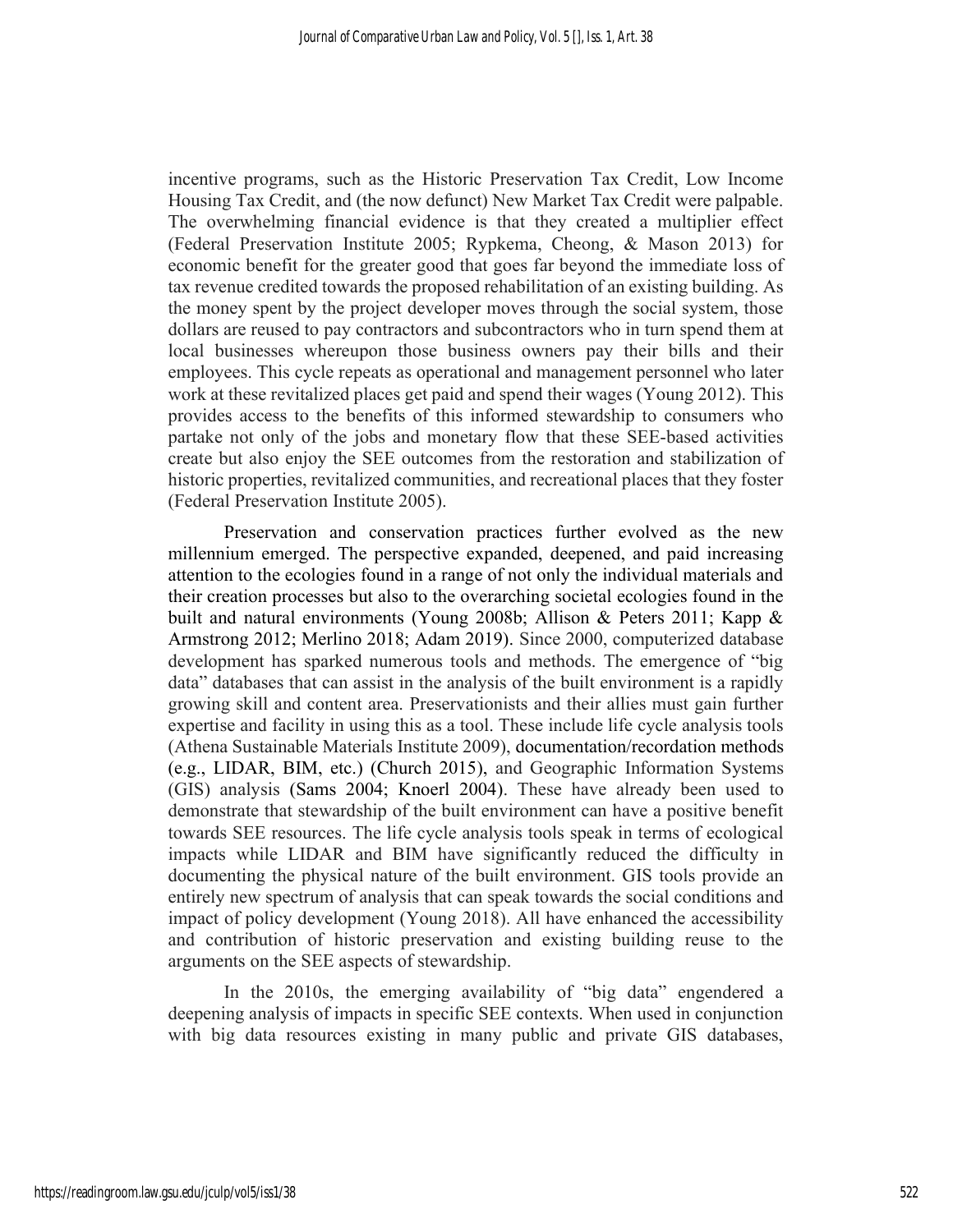opportunities to analyze the SEE parameters of preservation and reuse regulations and incentives quickly emerge. For instance, Economic Resilience of Property Values in Historic Districts (Young, 2018) explored the impact of the Great Recession and the subsequent recovery rates of citywide property values of singlefamily, detached houses (SFDHs) in Salt Lake City. The analysis revealed that values of properties in federally or locally designated historic districts were more resistant to loss during the recession. It also showed that SFDHs in federally and locally designated districts respectively were \$10,000 and \$20,000 higher in property value when compared to similar SFDHs in undesignated neighborhoods citywide. Concurrently, a qualitative analysis of the physical parameters in both undesignated and historically designated neighborhoods revealed characteristics that could be quantified so that they could be incentivized in existing undesignated neighborhoods or potential new subdivisions to improve property values.

In general, the integration of the tools surrounding the use of big data remains in its infancy. As the technology and expertise to use it become more available, this process presents an exciting and challenging new tool for stewardship advocates.

## WHAT ARE THE IMPLICATIONS?

Stewardship of the built environment gained traction and further support throughout the early twenty-first century. Numerous research reports and publications have documented the successful preservation and reuse of existing buildings and the impacts that such projects have had on the communities in which they are located (Rypkema 1994; Rypkema 2007; Mallach 2010; NTHP 2011; Gelfand & Duncan 2012; Listokin 2012; Temali 2012; Young 2012; Burayidi 2013; Merlino 2018). Over the past fifty years, the tools, processes, computer models, and built works have demonstrated that the benefits of preserving and reusing existing buildings: (1) are accessible to the greater good and not just the wealthiest citizens; (2) can help mitigate climate change; and (3) can meet or exceed the economic performance of projects based on new construction alone.

## CHALLENGE FOR THE FUTURE

The social imperatives of 2021 harken a new perspective on the allied social and environmental metrics used for historic preservation and environmental conservation and their relationship with economic conditions. The outcomes that demonstrate the social benefits in terms of social equity, community prosperity, and the connectivity to place have all been progressively identified. Advanced sophisticated methods can identify and cultivate more comprehensive insights into how building preservation and reuse interfaces with the natural environment and, by extension, climate change. Lastly, the greater awareness of how reuse and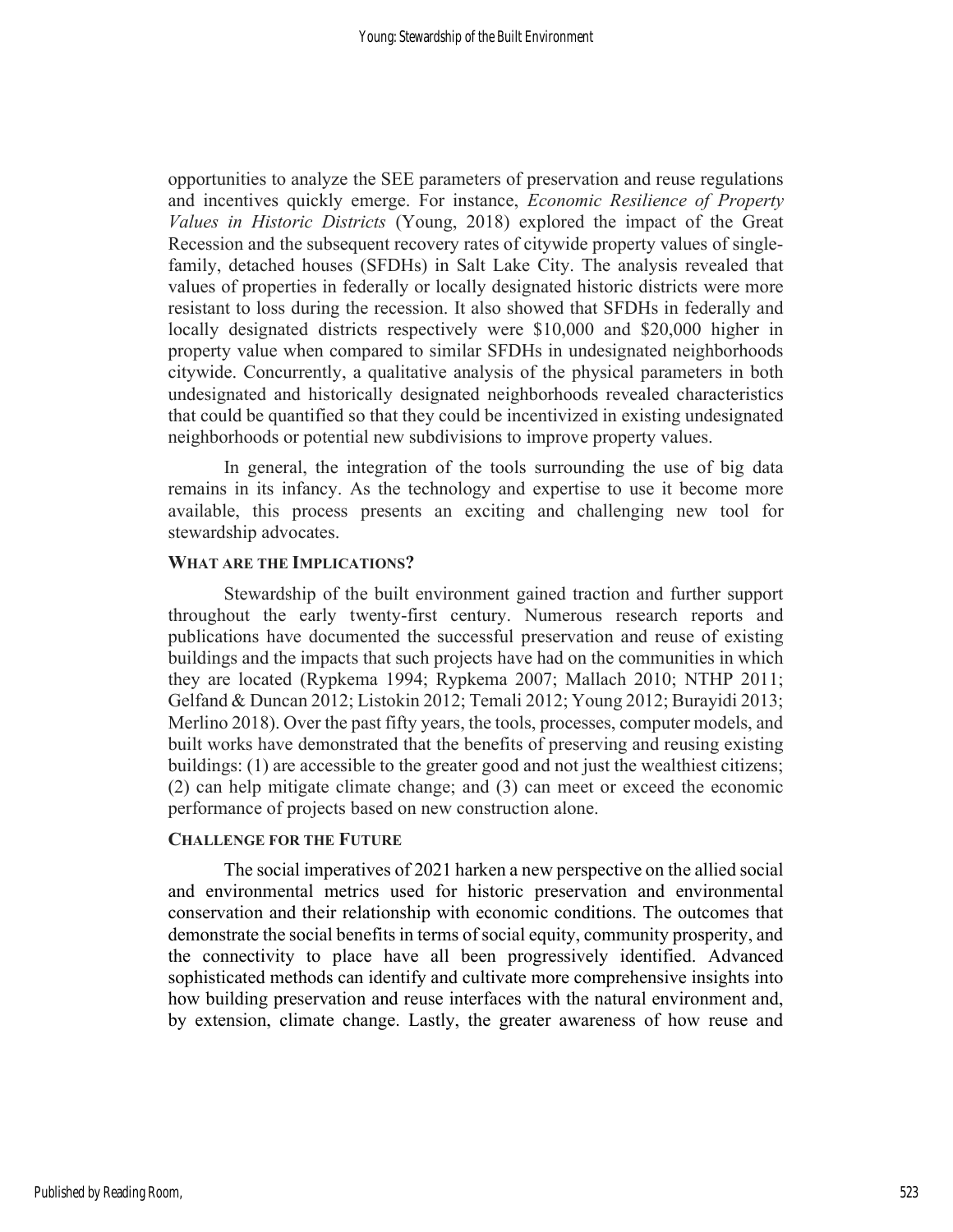preservation is an economic planning and redevelopment tool can be accelerated as well.

The stewardship philosophy transcends the singularity of thinking in just qualitative terms or quantitative terms and, especially, in a single modality of a social, environmental, or economic metric. The holistic approach engenders and requires a more sophisticated capture of the broader perspective. A great unevenness in this sophistication still exists and needs to be overcome. Recognizing its importance, the American Institute of Architects adopted the stewardship philosophy in 2019 as a means to transform the profession to accommodate the development of "new resources and tools for the economy, energy, and [socially] equitable communities" (Flynn 2019). The holistic stewardship view of SEE measurement increasingly has taken hold in the mindset of those who design the built environment. Unfortunately, the biases of those steadfastly inclined to always look to new construction in their (re)development practices remain a critical impediment to its successful adoption by those engaged across the full spectrum of planning, design, construction, and operations. Similarly, the application of the philosophy is uneven across municipal leadership and legislative leadership. Much work is needed to overcome the inertia and reset the outlook of these constituencies.

Within a holistic stewardship perspective, we can take the opportunity to mitigate the forces contributing to climate change while more comprehensively dealing with social and economic realities. Together, these opportunities can solidify the overall acceptance of stewardship of the built environment and its importance to social, environmental, and economic health that define "place" at the local, state, regional, and national levels. The challenge for the preservation and conservation advocates as well as the civic and legislative leadership and planning, design, construction, and operations constituencies is to hasten the broader acceptance and implementation of the stewardship philosophy across the full spectrum of decision makers who control the built environment.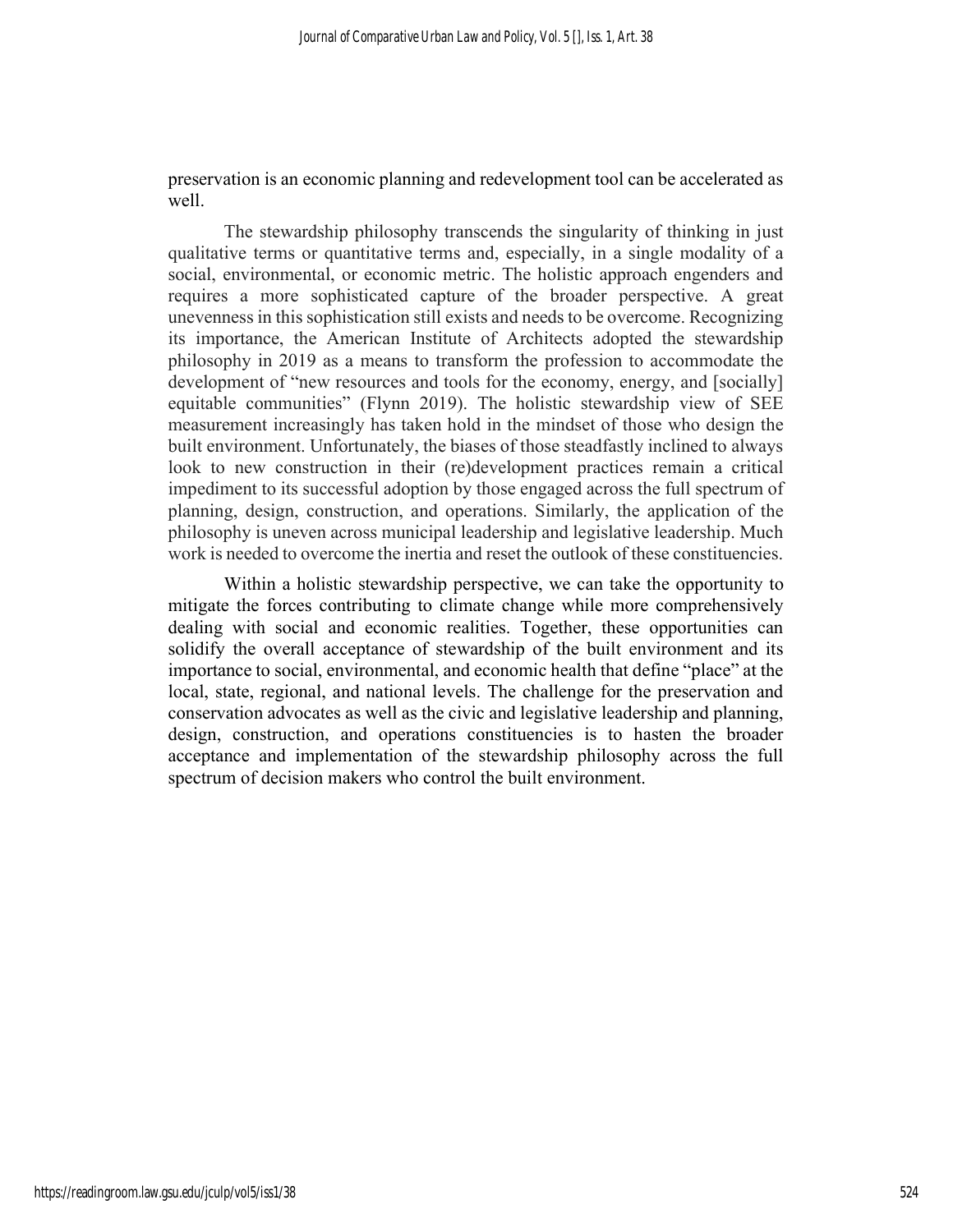#### **REFERENCES**

- Adam, R. (2019, September 2019). The Greenest Building is the One That Already Exists, Architect's Journal [Website posting]. Retrieved from https://www.architectsjournal.co.uk/news/opinion/the-greenest-building-is-the-one-thatalready-exists.
- Allison, E & Peters, L. (2011). Historic Preservation and the Livable City. Hoboken, NJ: Wiley.
- Athena Sustainable Materials Institute (2009 July 14). A Life Cycle Assessment Study of Embodied Effects for Existing Historic Buildings. [Athena Sustainable Materials Institute Website posting]. Retrieved from http://www.athenasmi.org/wpcontent/uploads/2012/01/Athena\_LCA\_for\_ Existing\_Historic\_Buildings.pdf.
- Burayidi, M. (2013). Resilient downtowns: A new approach to revitalizing small and medium-city downtowns. New York, NY: Routledge.
- Carson, R. (1962). Silent Spring. Boston, MA: Houghton Mifflin
- Chhaya, P. (2020, December 23). Looking Back on 2020: Where Do We Go From Here? [National Trust for Historic Preservation Website posting]. Retrieved from https://forum.savingplaces.org/blogs/priya-chhaya/2020/12/23/ looking-back-on-2020 where-do-we-go-from-here.
- Church, J. (2015 January 31). LIDAR and Photogrammetry: Comprehensive Data Collection for Historical Preservation. [National Center for Preservation Technology and Training Website posting]. https://www.ncptt.nps.gov/blog/lidar-and-photogrammetrycomprehensive-data-collection-for-historical-preservation/.
- Cunningham, S. (2002) The restoration economy: The greatest new growth frontier. San Francisco, CA: Berrett-Koehler Publishers.
- Federal Preservation Institute. (2005 June). Measuring the economic impact of federal historic properties: An introduction to the impact of federal stewardship of historic properties on economic vitality. Retrieved from http://www.landmarks.org/wpcontent/uploads/2016/08/FedProps\_ Measuring-Econmic-Impact-Rpt-2005.pdf
- Fitch, J. (1990). Historic preservation: Curatorial management of the built world. Charlottesville, VA: The University of Virginia Press.
- Flynn, K. (2019). AIA Announces big move toward environmental stewardship [AIA Website posting]. Retrieved from https://www.aia.org/articles/ 6199206-aia-announces-big-movetoward-environmenta.
- Gelfand, L. & Duncan, C. (2012). Sustainable renovation: Strategies for commercial systems and envelope. Hoboken, NJ: Wiley.
- Jacobs, J. (1961). The death and life of great American cities. (Reprinted 1992). New York, NY: Vintage Books.
- Jakle, J. & Wilson, D. (1992). Derelict landscapes: The wasting of America's built environment. Savage, MD: Brown and Littlefield Publishers.
- Kapp, P & Armstrong, P. (Eds.) (2012). Synergicity: Reinventing the postindustrial city. Urbana-Champaign, IL: University of Illinois Press.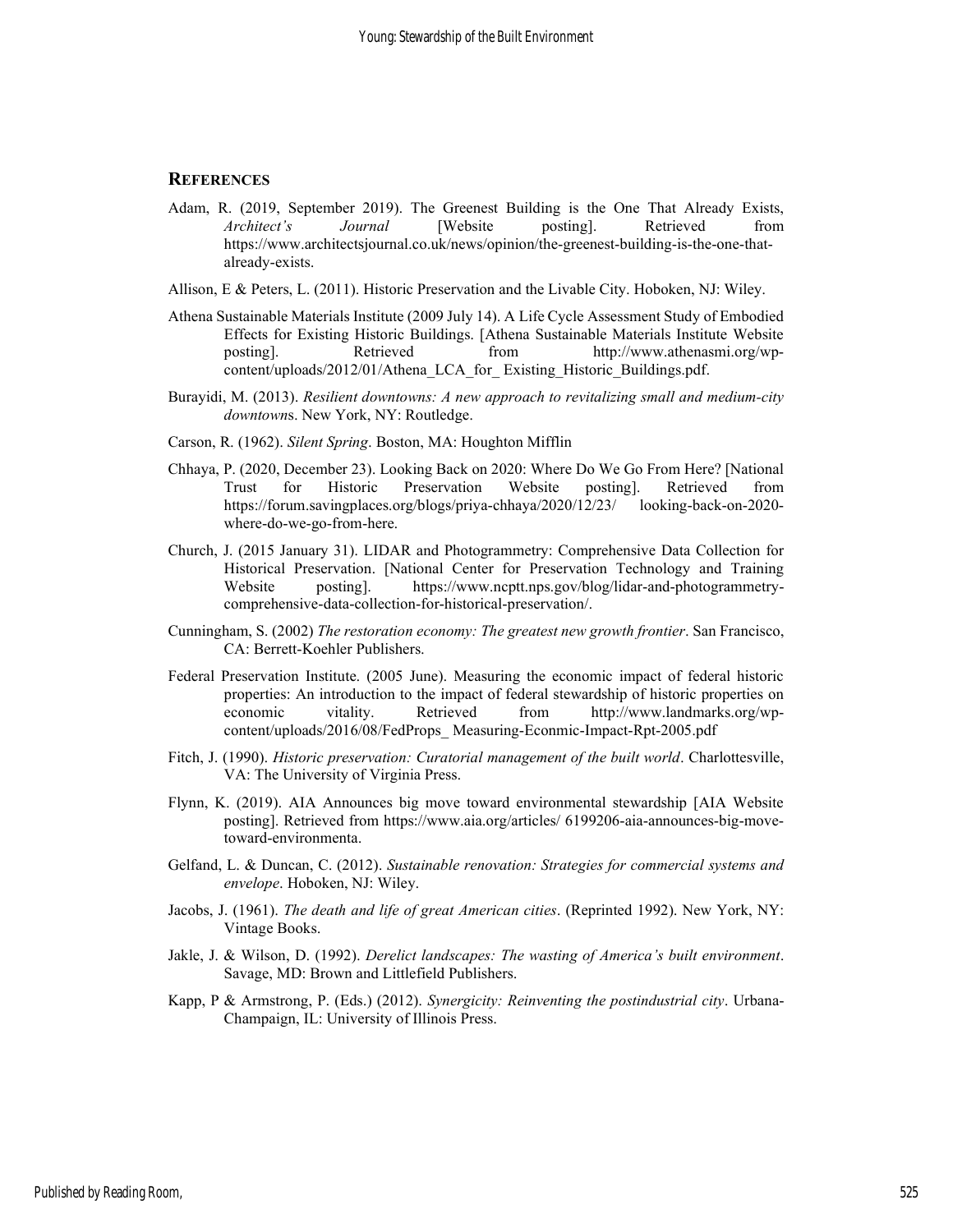- Knoerl, J. (2004 April 08). Mapping the Mapping the Revolutionary War and War of 1812. [National Park Service Website posting]. Retrieved from https://www.nps.gov/gis/mapbook/tech/67.html.
- Leggs, B. (2020, June 11). Out of Crisis, an Opportunity [National Trust for Historic Preservation website posting]. Retrieved from https://savingplaces.org/stories/an-opportunity-in-crisis.
- Listokin, D. (2012). Landmarks preservation and the property tax: Assessing landmark buildings for real taxation purposes. New Brunswick, NJ: Transaction Publishers.
- Mallach, A. (2010). *Bringing building back: From abandoned properties to community assets.* ( $2<sup>nd</sup>$ ed.). Montclair, NJ: National Housing Institute.
- Merlino, K. (2018). Building reuse: Sustainability, preservation, and the value of design. Seattle, WA: University of Washington Press.
- Murtagh, W. (1993). Keeping time: The history and theory of preservation in America. New York, NY: Sterling.
- National Park Service. (2018). Federal Tax Incentives for Rehabilitating Historic Buildings: Annual Report for Fiscal Year 2017. [Website Posting] Retrieved from https://www.nps.gov/tps/tax-incentives/taxdocs/tax-incentives-2017annual.pdf.
- National Trust for Historic Preservation (NTHP). (1966). With heritage so rich (digital reprint of 1999 edition). [Preservation50.org website post]. Retrieved from http://preservation50.org/about/with-heritage-so-rich/.
- National Trust for Historic Preservation (NTHP). (2011). The greenest building: Quantifying the environmental value of building reuse. Washington, DC: NTHP. Retrieved from https://forum.savingplaces.org/viewdocument/the-greenest-building-quantifying.
- Page, M. (2016). Why preservation matters. New Haven, CT: Yale University Press.
- Rypkema, D. (1994). The economics of historic preservation: A community leader's guide. Washington, DC: National Trust for Historic Preservation.
- Rypkema, D. (2007). Feasibility assessment manual for reusing historic buildings. Washington, DC: NTHP.
- Rypkema D., Cheong C., & Mason, R. (2013). Measuring economic impacts of historic preservation: A report to the Advisory Council on Historic Preservation by PlaceEconomics (2<sup>nd</sup> ed.). Retrieved from PlaceEconomics (2<sup>nd</sup> ed.). Retrieved from https://www.achp.gov/sites/default/files/guidance/2018-06/ Economic%20Impacts%20v5-FINAL.pdf.
- Sams, C. (2004 April 08). Linking Cultural Resource Databases through GIS. [National Park Service Website **posting**. Retrieved from https://localpreservation.github.io/resources/timeline/https://www.nps.gov/gis/mapbook/t ech/70.html.
- Sax, J. (1980). Mountains without handrails. Ann Arbor, MI: The University of Michigan Press.
- Shabekoff, P. (2000). Earth rising: American environmentalism in the  $21^{st}$  century. Washington, DC: Island Press.
- Teaford, J. (1990). The rough road to renaissance: Urban revitalization in America, 1940-1985. Baltimore, MD: Johns Hopkins.